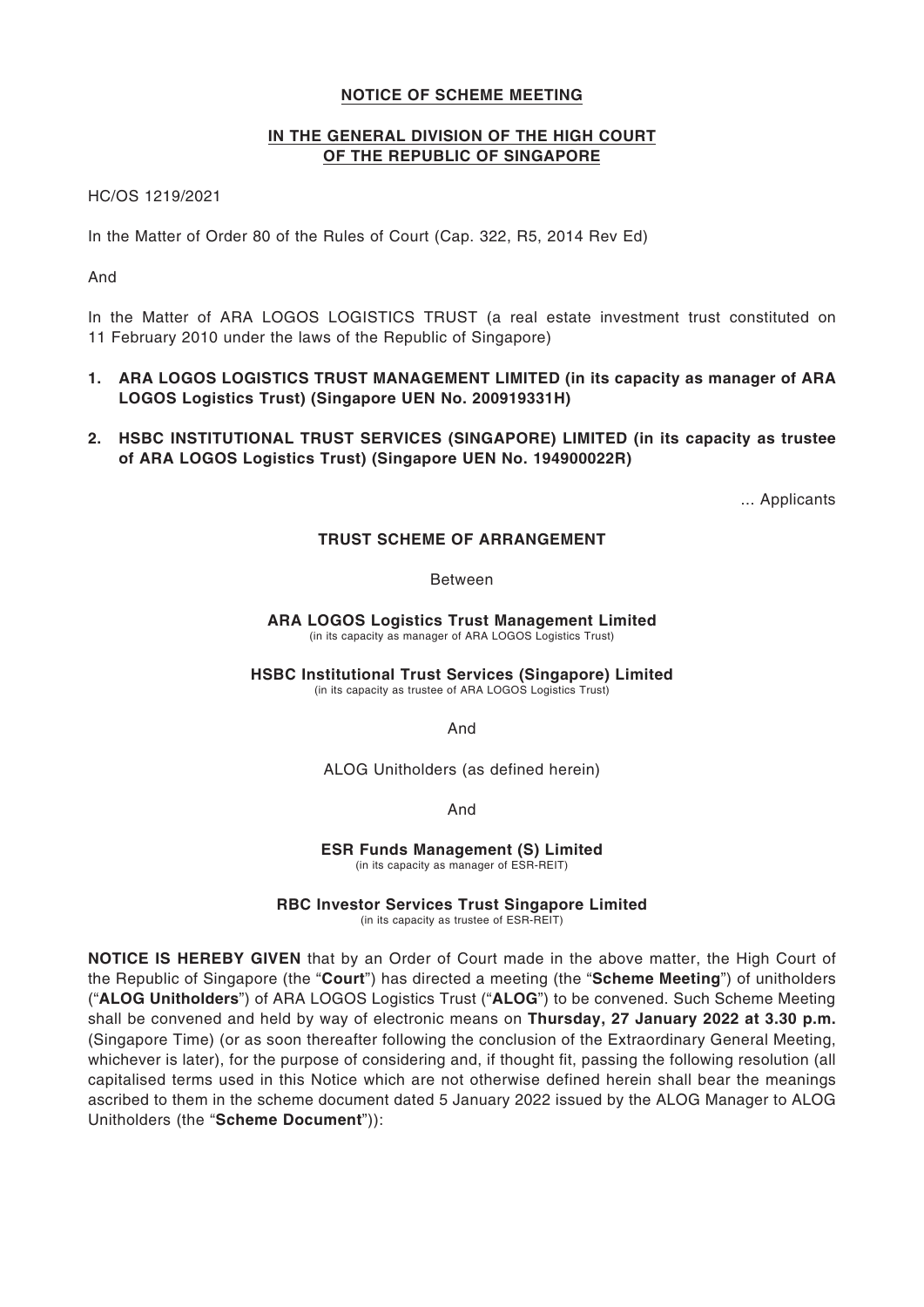## **THE SCHEME RESOLUTION**

That:

- (a) subject to and contingent upon the passing of the ALOG Trust Deed Amendments Resolution at the Extraordinary General Meeting, the trust scheme of arrangement dated 5 January 2022 proposed to be made in accordance with the ALOG Trust Deed (as amended pursuant to the ALOG Trust Deed Amendments Resolution at the Extraordinary General Meeting) and in compliance with the Code, between (i) the ALOG Manager, (ii) the ALOG Trustee, (iii) ALOG Unitholders, (iv) the ESR-REIT Manager and (v) the ESR-REIT Trustee, a copy of which has been circulated with the Notice convening this Scheme Meeting, be and is hereby approved; and
- (b) the ALOG Manager and the ALOG Trustee be and are hereby severally authorised to complete and do all such acts and things (including executing all such documents as may be required) as the ALOG Manager and/or the ALOG Trustee may consider expedient or necessary or in the interests of ALOG to give effect to the Scheme.

### **Important Notice from the ALOG Manager**

The Scheme Meeting is being convened, and will be held, by electronic means pursuant to the order of the Court dated 6 December 2021 convening the Scheme Meeting ("**Order of the Court**") adopting the arrangements set out in the COVID-19 (Temporary Measures) (Alternative Arrangements for Meetings for Companies, Variable Capital Companies, Business Trusts, Unit Trusts and Debenture Holders) Order 2020. **ALOG Unitholders and persons (including CPFIS Investors and SRS Investors) who hold units in ALOG ("ALOG Units") through a Relevant Intermediary (as defined herein) will not be able to physically attend the Scheme Meeting in person.** Alternative arrangements relating to attendance at the Scheme Meeting via electronic means (including arrangements by which the meeting can be electronically accessed via live audio-visual webcast or live audioonly stream), submission of questions to the Chairman of the Scheme Meeting in advance of the Scheme Meeting, addressing of such substantial and relevant questions and voting by appointing the Chairman of the Scheme Meeting as proxy at the Scheme Meeting, are set out below. Any reference to a time of day is made by reference to Singapore time.

All ALOG Unitholders and persons (including CPFIS Investors and SRS Investors) who hold ALOG Units through a Relevant Intermediary will be able to observe and/or listen to the Scheme Meeting proceedings through a live audio-visual webcast or live audio-only stream via their mobile phones, tablets or computers. In order to do so, ALOG Unitholders and persons (including CPFIS Investors and SRS Investors) who hold ALOG Units through a Relevant Intermediary must pre-register via ALOG's pre-registration website at https://aralogos-egm.listedcompany.com/ara-logos-2022-egm/ from **5 January 2022 to 25 January 2022, 3.30 p.m.** to enable the ALOG Manager to verify their status as ALOG Unitholders and persons (including CPFIS Investors and SRS Investors) who hold ALOG Units through a Relevant Intermediary.

Following the verification, all authenticated ALOG Unitholders and persons (including CPFIS Investors and SRS Investors) who hold ALOG Units through Relevant Intermediaries will receive an email, which will contain user ID and password details as well as instructions on how to access the live audio-visual webcast and live audio-only stream of the Scheme Meeting proceedings, by **12.00 p.m. on 26 January 2022**. ALOG Unitholders and persons (including CPFIS Investors and SRS Investors) who hold ALOG Units through a Relevant Intermediary who do not receive an email by **12.00 p.m. on 26 January 2022** but have registered by the **3.30 p.m.** deadline on **25 January 2022** should contact ALOG's Unit Registrar, Boardroom Corporate & Advisory Services Pte. Ltd., at (65) 6230 9580/(65) 6230 9586 during office hours.

**All ALOG Unitholders and persons (including CPFIS Investors and SRS Investors) who hold ALOG Units through Relevant Intermediaries are encouraged to raise their questions (if any) as early as possible in advance of the Scheme Meeting, as they will not be able to raise questions live at the Scheme Meeting.** All ALOG Unitholders and persons (including CPFIS Investors and SRS Investors) who hold ALOG Units through Relevant Intermediaries are strongly encouraged to submit any relevant questions they have in respect of the Scheme Meeting in the following manner: (a) via ALOG's pre-registration website at https://aralogos-egm.listedcompany.com/ara-logos-2022-egm/; or (b) by post to the office of the ALOG Manager at 50 Collyer Quay #05-05 OUE Bayfront Singapore 049321 as early as possible and by no later than **3.30 p.m. on 19 January 2022** being at least seven (7) days after the date of the Notice of Scheme Meeting (5 January 2022).

Printed copies of this Notice of Scheme Meeting, along with the Proxy Form B (Scheme Meeting), will be sent to ALOG Unitholders. In addition, this Notice of Scheme Meeting and the Proxy Form B (Scheme Meeting) will be made available to ALOG Unitholders by electronic means via publication on ALOG's website at https://investor.aralogos-reit.com/proposed-merger-with-esr-reit.html, and will also be made available on the SGX website at https://www.sgx.com/securities/company-announcements.

ALOG Unitholders can also scan the QR Code below to access the Proxy Form B (Scheme Meeting).



ALOG Unitholders may obtain printed copies of the Scheme Document by completing and returning the request form accompanying the Notices and Proxy Forms to the ALOG Manager by no later than **3.30 p.m. on 13 January 2022**. A printed copy of the Scheme Document will be sent to the address in Singapore specified by the ALOG Unitholder at his/her own risk.

An overseas ALOG Unitholder may write in to the ALOG Manager at 50 Collyer Quay #05-05 OUE Bayfront Singapore 049321, or contact the ALOG Manager at +65 6491 0088 or via email at alog-enquiry@ara-logos.com, to request for the Scheme Document and any related documents to be sent to an address in Singapore by ordinary post at his/her own risk, up to three (3) Market Days prior to the date of the Scheme Meeting.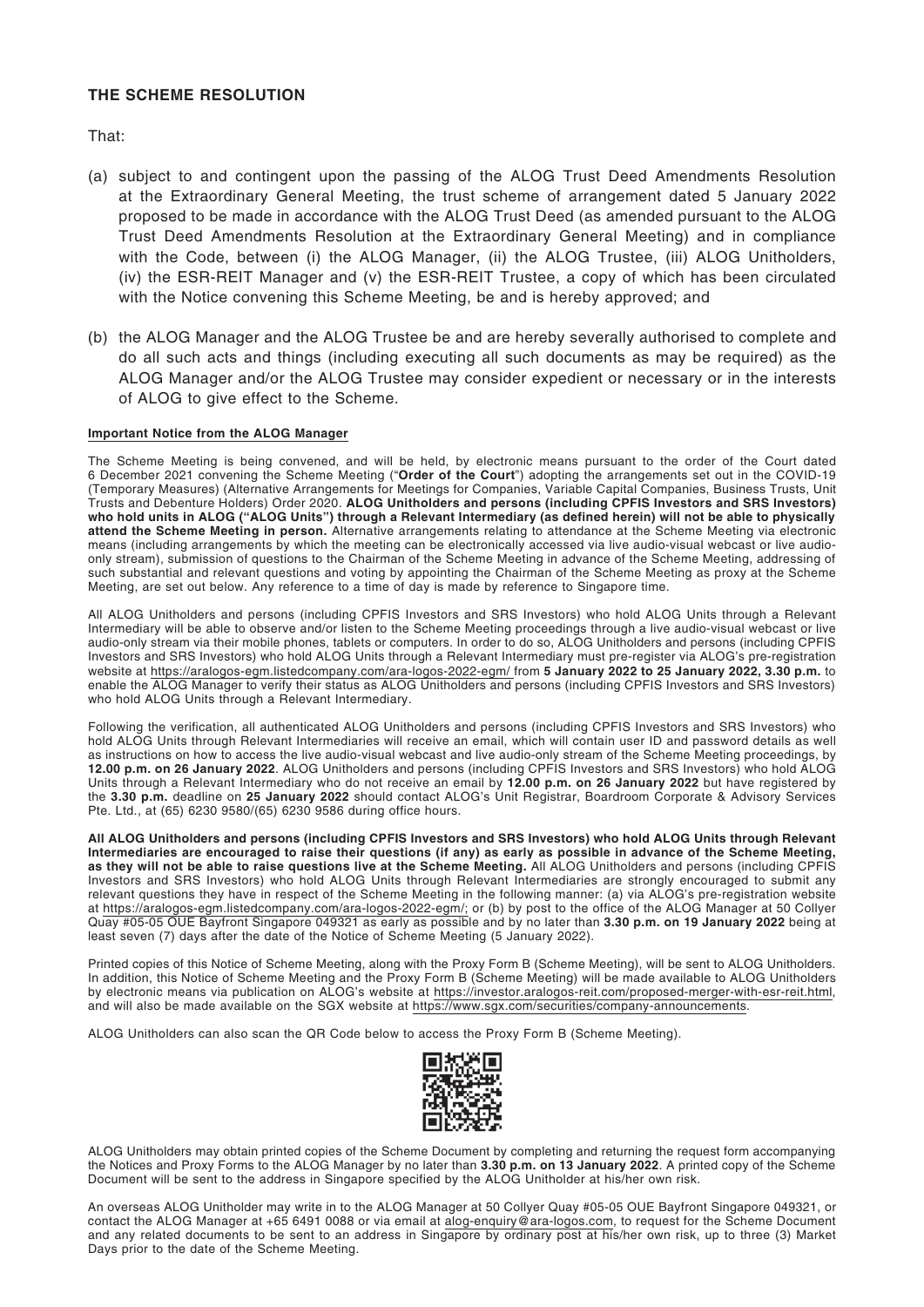Electronic copies of the Scheme Document (enclosing the Notice of the Extraordinary General Meeting and the Notice of the Scheme Meeting), the Proxy Form A (EGM) and the Proxy Form B (Scheme Meeting) are also available on the website of the SGX-ST at https://www.sgx.com/securities/company-announcements and on the website of ALOG at https://investor.aralogos-reit.com/proposed-merger-with-esr-reit.html. An ALOG Unitholder will need an internet browser and PDF reader to view these documents on the websites of the SGX-ST and ALOG.

#### **Notes:**

- (1) A copy of the said Scheme is incorporated in the Scheme Document of which this Notice forms part.
- (2) By the Order of the Court, the ALOG Manager has been granted liberty to convene and hold the Scheme Meeting by way of electronic means.
- (3) All ALOG Unitholders and persons (including CPFIS Investors and SRS Investors) who hold ALOG Units through Relevant Intermediaries may submit questions related to the resolution to be tabled for approval at the Scheme Meeting to the Chairman of the Scheme Meeting, in advance of the Scheme Meeting. In order to do so, their questions must be submitted in the following manner by **3.30 p.m. on 19 January 2022** being at least seven (7) days after the date of the Notice of Scheme Meeting (5 January 2022):
	- (a) if submitted electronically, be submitted via ALOG's pre-registration website at https://aralogos-egm.listedcompany.com/ara-logos-2022-egm/; or
	- (b) if submitted by post, be lodged at the office of the ALOG Manager at 50 Collyer Quay #05-05 OUE Bayfront Singapore 049321.

All ALOG Unitholders and persons (including CPFIS Investors and SRS Investors) who hold ALOG Units through Relevant Intermediaries who submit questions via ALOG's pre-registration website at https://aralogos-egm.listedcompany.com/ara-logos-2022-egm/ or by post to the ALOG Manager must provide the following information:

- (i) the full name;
- the NRIC/FIN/Passport/Company's Registration number;
- (iii) the address; and
- (iv) the manner in which he/she/it holds the ALOG Units (e.g., via CDP, CPF or SRS).

The ALOG Manager will endeavour to publish the responses to all substantial and relevant questions received by **3.30 p.m.** on **19 January 2022** on ALOG's website at https://investor.aralogos-reit.com/proposed-merger-with-esr-reit.html and on SGXNet at least 72 hours before the deadline for ALOG Unitholders to deposit their proxy forms to vote at the Scheme Meeting. The ALOG Manager will also address any substantial and relevant questions which have not already been addressed prior to the Scheme Meeting during the Scheme Meeting through the live audio-visual webcast and live audio-only stream of the Scheme Meeting proceedings. Where substantially similar questions are received, the ALOG Manager will consolidate such questions and consequently, not all questions may be individually addressed. The ALOG Manager will publish the minutes of the Scheme Meeting on its website and on SGXNet, and the minutes will include the responses to the substantial and relevant questions which are addressed during the Scheme Meeting.

#### **Please note that ALOG Unitholders and persons (including CPFIS Investors and SRS Investors) who hold ALOG Units through Relevant Intermediaries will not be able to raise questions during the Scheme Meeting and therefore it is important for ALOG Unitholders, CPFIS Investors and SRS Investors who wish to ask questions to submit their questions as early as possible in advance of the Scheme Meeting.**

(4) If an ALOG Unitholder (whether individual or corporate) wishes to exercise his/her/its voting rights at the Scheme Meeting, he/she/it must appoint the Chairman of the Scheme Meeting as his/her/its proxy to attend, speak and vote on his/her/its behalf at the Scheme Meeting, PROVIDED THAT if the ALOG Unitholder is a depositor, the ALOG Manager shall be entitled and bound to reject any Proxy Form B (Scheme Meeting) lodged if the ALOG Unitholder, being the appointor, is not shown to have any ALOG Units entered against the ALOG Unitholder's name in the Depository Register as at 48 hours before the time of the Scheme Meeting, as certified by CDP to the ALOG Manager. The Proxy Form B (Scheme Meeting) is available on the website of the SGX-ST at https://www.sgx.com/securities/company-announcements and on the website of ALOG at https://investor.aralogos-reit.com/proposed-merger-with-esr-reit.html. Printed copies of the Proxy Form B (Scheme Meeting) will also be sent to ALOG Unitholders.

In appointing the Chairman of the Scheme Meeting as proxy, an ALOG Unitholder must give specific instructions as to voting, or abstentions from voting, in respect of the Scheme Resolution in the form of Proxy Form B (Scheme Meeting), failing which the appointment of the Chairman of the Scheme Meeting as proxy for the Scheme Resolution will be treated as invalid.

- (5) The Proxy Form B (Scheme Meeting) must be submitted to the ALOG Manager c/o Trusted Services Pte. Ltd., in the following manner:
	- (a) if submitted by post, be lodged at the office of Trusted Services Pte. Ltd. at 456 Alexandra Road, #14-02, Fragrance Empire Building, Singapore 119962; or
	- (b) if submitted electronically, be submitted via email to proxyform@trustedservices.com.sg,

in either case, by **3.30 p.m. on 25 January 2022**, being 48 hours before the time fixed for the Scheme Meeting.

An ALOG Unitholder who wishes to submit a Proxy Form B (Scheme Meeting) must first download, complete and sign the Proxy Form B (Scheme Meeting), before submitting it by post to the address provided above, or before scanning and sending it by email to the email address provided above.

**ALOG Unitholders are strongly encouraged to submit completed Proxy Forms B (Scheme Meeting) electronically via email.**